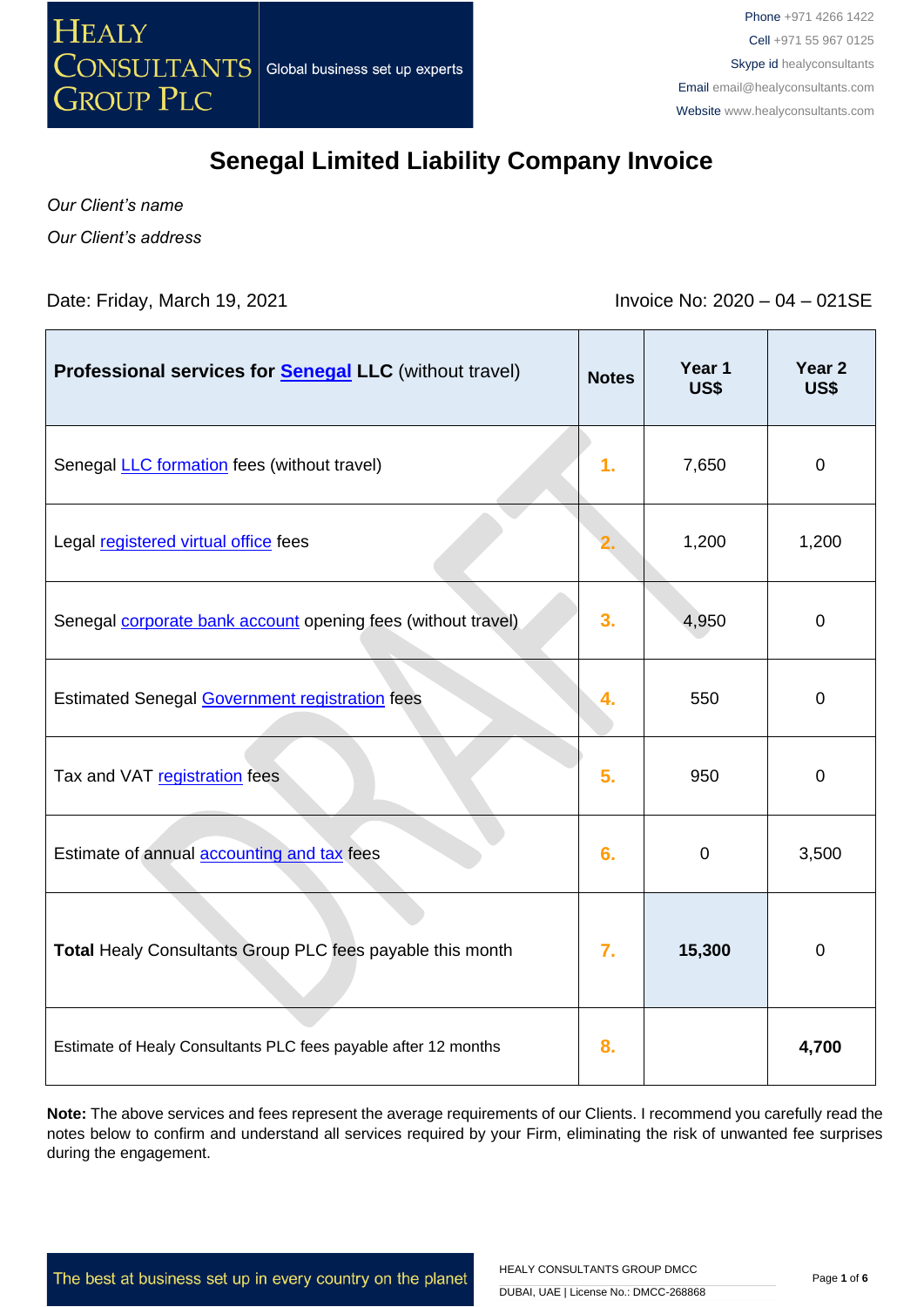#### *Notes to invoice above*

**1.** Healy Consultants Group PLC fees to efficiently and effectively complete Senegal company registration within two [weeks](http://www.healyconsultants.com/senegal-company-registration/fees-timelines/) by **i)** choosing the optimum M&AA for our Client's business activities **ii)** reserving a company name with the [Senegal Companies registrar](http://creationdentreprise.sn/les-formalites-de-creation) (BCE) **iii)** assisting our Client to secure the criminal records for appointment of our Client's preferred directors (mandatory for foreigners) **iii)** settling our accountant and lawyer fees and **iv)** preparing a high quality company incorporation application for submission to the [BCE.](http://creationdentreprise.sn/les-formalites-de-creation)

In accordance with Senegal's [Corporate Uniform Act,](https://www.ohada.org/attachments/article/537/AUSCGIE-EN_Unofficial_Translation.pdf) proposed foreign directors of a Senegalese company must first secure criminal record report from police departments in their individual country of residence before they can be appointed directors. To avoid delay in company registration process, Healy Consultants Group PLC advises our Client to **i)** first secure these clearance certificates prior to commencing the registration process. On average, this step takes 1-3 working days in most jurisdictions or **ii)** alternatively, Healy Consultants Group PLC prepares a sworn statement (*declaration sur l'honneur*) indicating that our Client will provide the police clearance certificate by latest 30 days after company incorporation.

All [engagement fees](http://www.healyconsultants.com/company-registration-fees/) (click link) are agreed and paid up front and agree to the fees published on our country web pages. Consequently, there are no hidden fees, surprises or ambushes throughout the engagement. All engagement deadlines are agreed up front in the form of a [detailed project plan,](http://www.healyconsultants.com/index-important-links/example-project-plan/) mapping out [deliverables](http://www.healyconsultants.com/deliverables-to-our-clients/) by week throughout the engagement term.



Every week during the engagement, Healy Consultants Group PLC will email our Client a [detailed status](http://www.healyconsultants.com/index-important-links/weekly-engagement-status-email/)  [update.](http://www.healyconsultants.com/index-important-links/weekly-engagement-status-email/) Our Client is immediately informed of engagement problems together with solutions. Your dedicated engagement manager is reachable by phone, Skype, live chat and email and will communicate in your preferred language.

- **2.** In accordance with [OHADA Uniform Act on Commercial Companies and Economic Interest Groups](http://www.ohadalegis.com/anglais/tableaustescomgb1.htm) (AUSCGIE), a limited liability company shall, as from the date of its incorporation, have a legal registered office in Senegal, to which all official government communications and notices may be addressed. To comply with this statutory requirement, Healy Consultants Group PLC will supply a Senegal office to be the registered office address for your company. Thereafter, this address will be used to receive government correspondence including **i)** tax letters **ii)** notice of the legal annual return and **iii)** all government communications. Most of our Clients wish to place [Healy Consultants Group PLC's](http://www.healyconsultants.com/corporate-outsourcing-services/company-secretary-and-legal-registered-office/) office address on invoices, contracts, websites and business cards.
- **3.** This fee is an estimate of government costs payable during your Firm's engagement. For transparency purposes, all government fee payments will be supported by original receipts and invoices. Examples of government costs include **i)** registering with the local tax authorities **ii)** registering with Commercial Registry [\(RCCM\)](http://www.servicepublic.gouv.sn/index.php/demarche_administrative/demarche/1/196) and **iii)** applying for a national index of enterprises and associations unique identification number [\(NINEA\)](http://www.impotsetdomaines.gouv.sn/fr/quest-ce-que-le-ninea). This fee is estimated on the assumption that our Client's paid up share capital is US\$1,000. In the event our Client's proposed share capital exceeds this threshold, additional government fees will apply. Following engagement completion, Healy Consultants Group PLC will refund our Client any excess of funds received over actual government costs paid.
- **4.** Healy Consultants Group PLC will secure multi-currency corporate bank account numbers for our Client's Senegal company. It will take on average *two months* to secure corporate bank account numbers from the moment a complete quality corporate bank account opening application is submitted to the banks. In most cases, we can secure corporate bank account numbers without our Client's travel to bank's branch. When travel is unavoidable, we refund US\$950.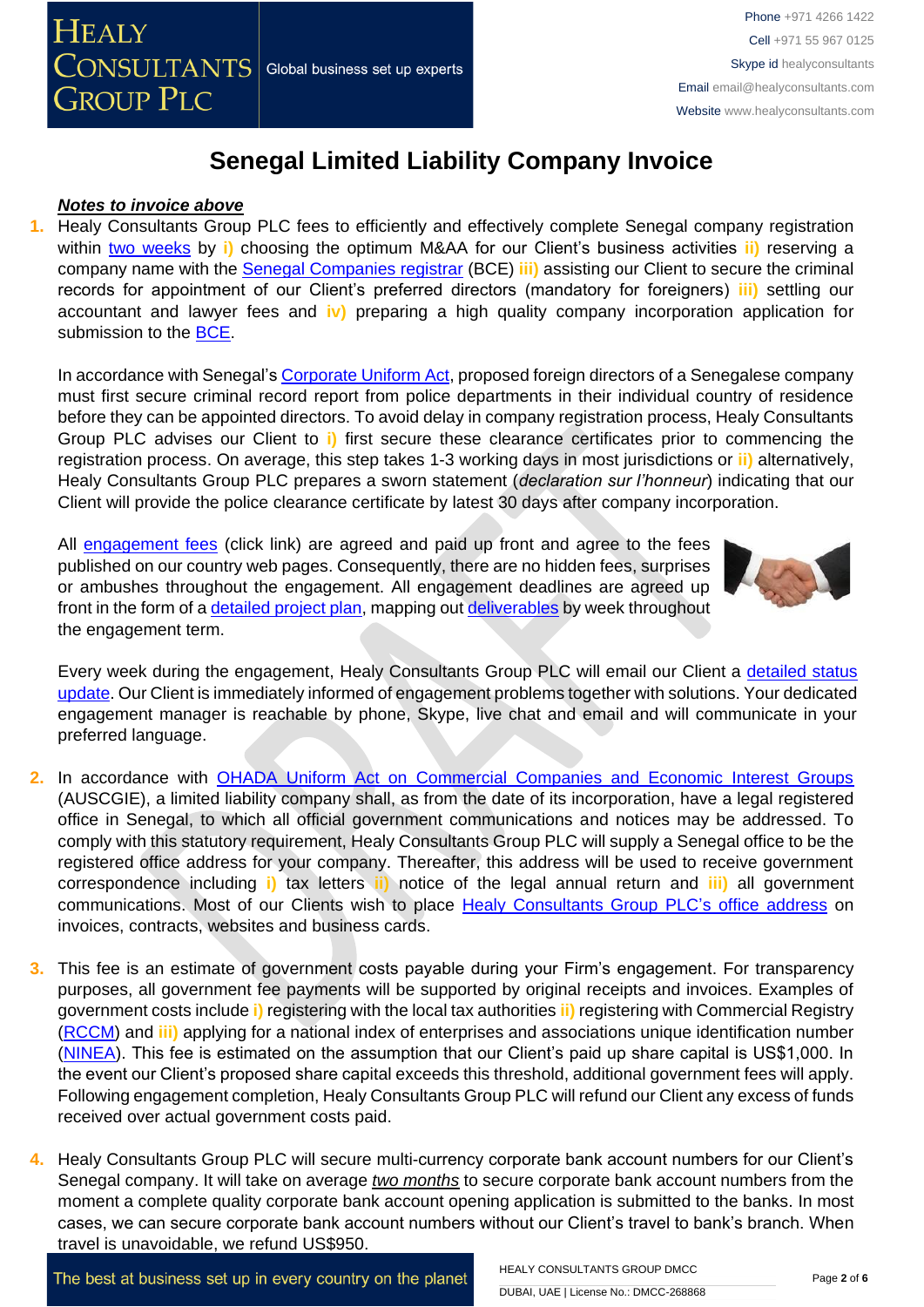This is the most challenging part of the engagement. Consequently, we apply our quaranteed bank account [approval or your Money Back](https://www.healyconsultants.com/corporate-banking-services/guaranteed-corporate-bank-account-approvals/) policy. To maximise the probability of successful multi-currency corporate bank account approvals Healy Consultants Group PLC will:

- prepare a quality business plan, including expected inflow and outflow of funds for the first 12 months;
- contact multiple banks to secure their written confirmation, welcoming a formal application from our Client's business;
- weekly negotiate and aggressively follow up with the bank relationship managers to ensure a timely corporate bank account approval.

To minimise engagement surprises and align all parties' expectations, I recommend you read [this web](https://www.healyconsultants.com/multi-currency-corporate-bank-account/)  [page,](https://www.healyconsultants.com/multi-currency-corporate-bank-account/) specially the due diligence documentation section.

- **5.** Healy Consultants Group PLC recommends our Clients to budget at least US\$5,000 for the minimum deposit to be injected to the Senegal corporate bank account, in order to maximise the number of Senegal banks welcoming a formal application from our Client's Senegal LLC.
- **6.** Senegal regulations require Senegal companies to complete all domestic transactions with local customers and suppliers in the local currency, th[e West African CFA Franc.](https://www.imf.org/external/pubs/ft/fabric/backgrnd.htm) Local payments made in foreign currencies including US\$ or € or £ require approval from the Central Bank. Local banks are, for this reason, reluctant to supply corporate bank account numbers for such foreign currencies. If required, Healy Consultants Group PLC will secure international corporate bank account numbers for our Client in a reputable jurisdiction such as **i)** Singapore **ii)** the USA **iii)** Hong Kong **iv)** Ireland or **v)** the UK for an additional fee of US\$1,500. Click [this link](https://www.healyconsultants.com/corporate-banking-services/guaranteed-corporate-bank-account-approvals/) for more information on our "guaranteed corporate bank accounts approvals or your money back" policy.
- 7. In accordance with Senegal law, each entity must register for corporate tax and VAT at the Direction [Generale](http://www.impotsetdomaines.gouv.sn/) (DGID).
- 8. For an active trading company, these **accounting and tax** fees are an estimate of Healy Consultants Group PLC fees to efficiently discharge your annual company accounting and tax obligations. Following receipt of a set of draft accounting numbers from your company, Healy Consultants Group PLC will more accurately advise accounting and tax fees. For a dormant company, Healy Consultants Group PLC fees are only US\$1,500.
- **9.** All fees quoted in this invoice correspond to fees quoted on [Healy Consultants Group PLC's website.](http://www.healyconsultants.com/company-registration-fees/) Please review this invoice carefully to identify errors. During the rush of the business day, it is possible that Healy Consultants Group PLC inadvertently made fee calculation errors, typing errors or omitted services or omitted historic fee payments from Clients. In the unfortunate event you identify invoice errors, please revert to me directly re the same. I apologise in advance if I or my staff made invoice errors.
- **10.** Assuming our Clients re-engage Healy Consultants Group PLC in year 2, this fee is an estimate of the fees payable next year, 12 months after the date of company registration.
- **11.** The fees quoted in this invoice are a prediction of the fees required to efficiently and effectively complete this engagement in a timely manner. If during the engagement Healy Consultants Group PLC realises that the project is more complex than anticipated, requiring a large additional investment of time, my Firm will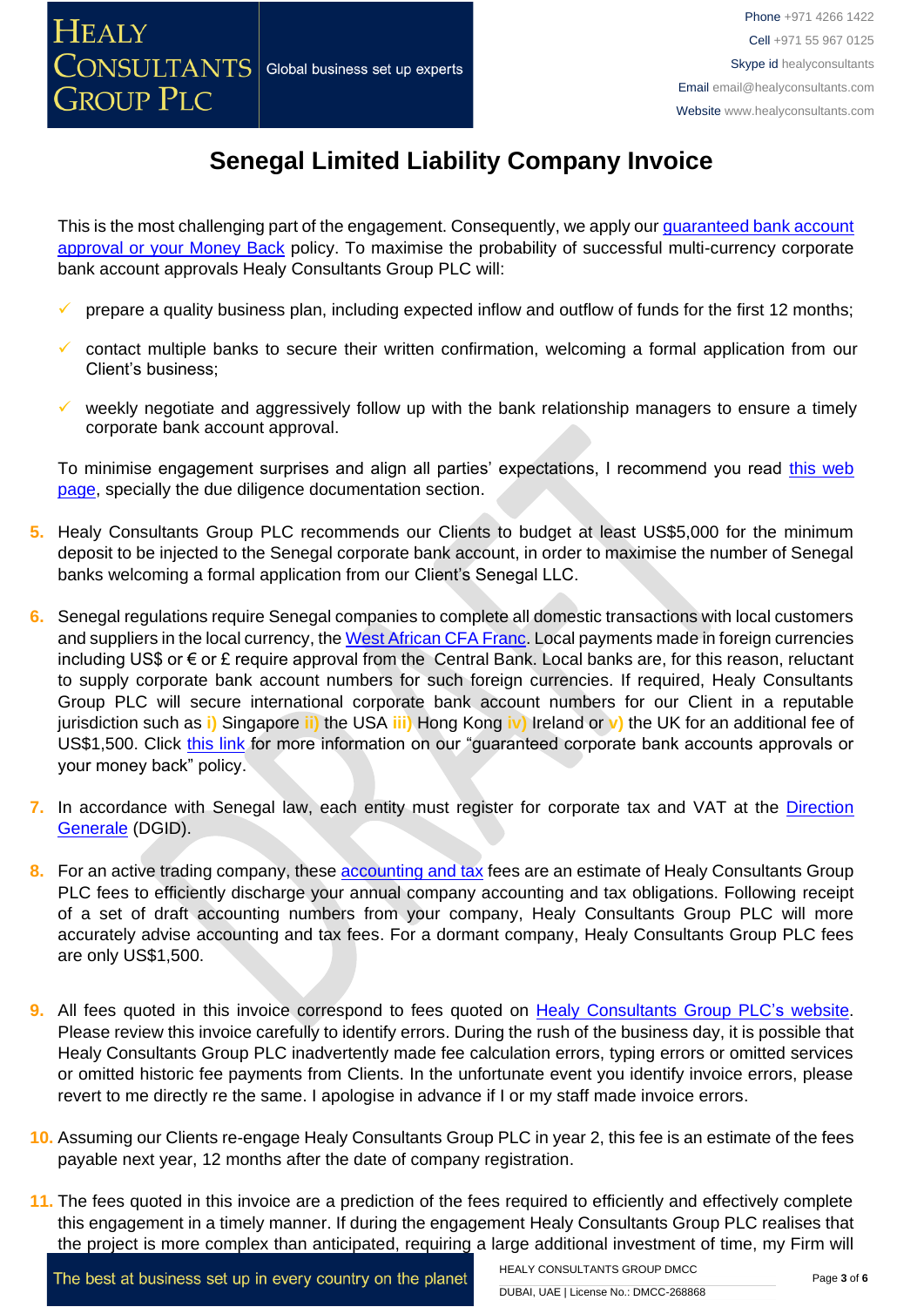revert to request additional fees. If Healy Consultants Group PLC completes the engagement faster and more easily than expected, Healy Consultants Group PLC is happy to refund some fees to our Client.

- **12.** Engage Healy Consultants Group PLC to [project manage](http://www.healyconsultants.com/project-manage-engagements/) business set up in every country on the planet. We are the [best in the world](http://www.healyconsultants.com/best-in-the-world/) at what we do, timely completing [the A to Z](http://www.healyconsultants.com/a-to-z-of-business-set-up/) of every country engagement.
- **13.** If our Client and Healy Consultants Group PLC properly plan this engagement, our Clients will *not* have to travel during this engagement. Healy Consultants Group PLC will efficiently complete company registration and corporate bank account opening in a timely manner without our Client presence. Instead, our Client will need to **i)** sign and get documents legalised in the embassy in their country of origin and **ii)** courier the originals to Healy Consultants Group PLC office.



- **14.** Depending on our Client's business and nationality, the Senegal government may require a special regulatory license to carry on your business in the country. Healy Consultants Group PLC will assist our Client secure license approval. However, the Government enjoys ultimate power of approval of company registrations and business licences.
- **15.** In accordance with Senegal Company Law, the minimum share capital requirement starts from XOF25,000 (US\$45) and must be deposited with a local bank or with government approved Public Notary before company incorporation. However, Healy Consultants Group PLC advises our Client to assign a higher share capital of at least US\$1,000 to increase the chances of company registration approval.
- **16.** In accordance with Senegal company law, an LLC must appoint an auditor if the company **i)** employs more than 50 staff in Senegal **ii)** has an annual turnover which exceeds US\$400,000 and **iii)** is registered with a share capital of more than US\$16,250.
- **17.** It is compulsory for every new Senegalese company to **i)** appoint an accountant immediately the company is incorporated and **ii)** commence monthly tax filings from the second month. To minimise complexity, Healy Consultants Group PLC recommends our Client appoint its own staff members already in Senegal. If our Client is uncomfortable with this strategy, Healy Consultants Group PLC will supply your business with monthly accounting and tax filing services, or contact local accounting Firms on behalf of our Client.

Monthly and annual government tax obligations include **i)** monthly payroll reporting and **ii)** monthly VAT and third-party service withholding tax and **iii)** annual corporation tax return filing. If you need our help, Healy Consultants Group PLC can complete monthly government reporting for a monthly fee of US\$1,500. Healy Consultants Group PLC's monthly support will include **i)** receiving in Dropbox the monthly invoices from our Client **ii)** labelling monthly bank statement transactions **iii)** preparation and submission of VAT and withholding tax returns and **iv)** monitoring monthly profit levels to minimise annual tax **v)** submission of monthly employee payroll reporting. Healy Consultants Group PLC annual support will include preparation of annual financial report and submitting final annual tax filing with the tax authority. Our fee for annual filing amounts to US\$3,500.

**18.** If our Client requires nominee [non-resident shareholder and director services,](http://www.healyconsultants.com/corporate-outsourcing-services/nominee-shareholders-directors/) Healy Consultants Group PLC will be pleased to assist. Our fee for professional, passive nominee corporate shareholder amounts to US\$2,100 per annum. Our fee to be both nominee director and shareholder amounts to US\$6,600 per annum. Being the sole shareholders and sole director of a Client's company exposes Healy Consultants Group PLC to reputation, litigation and financial risk.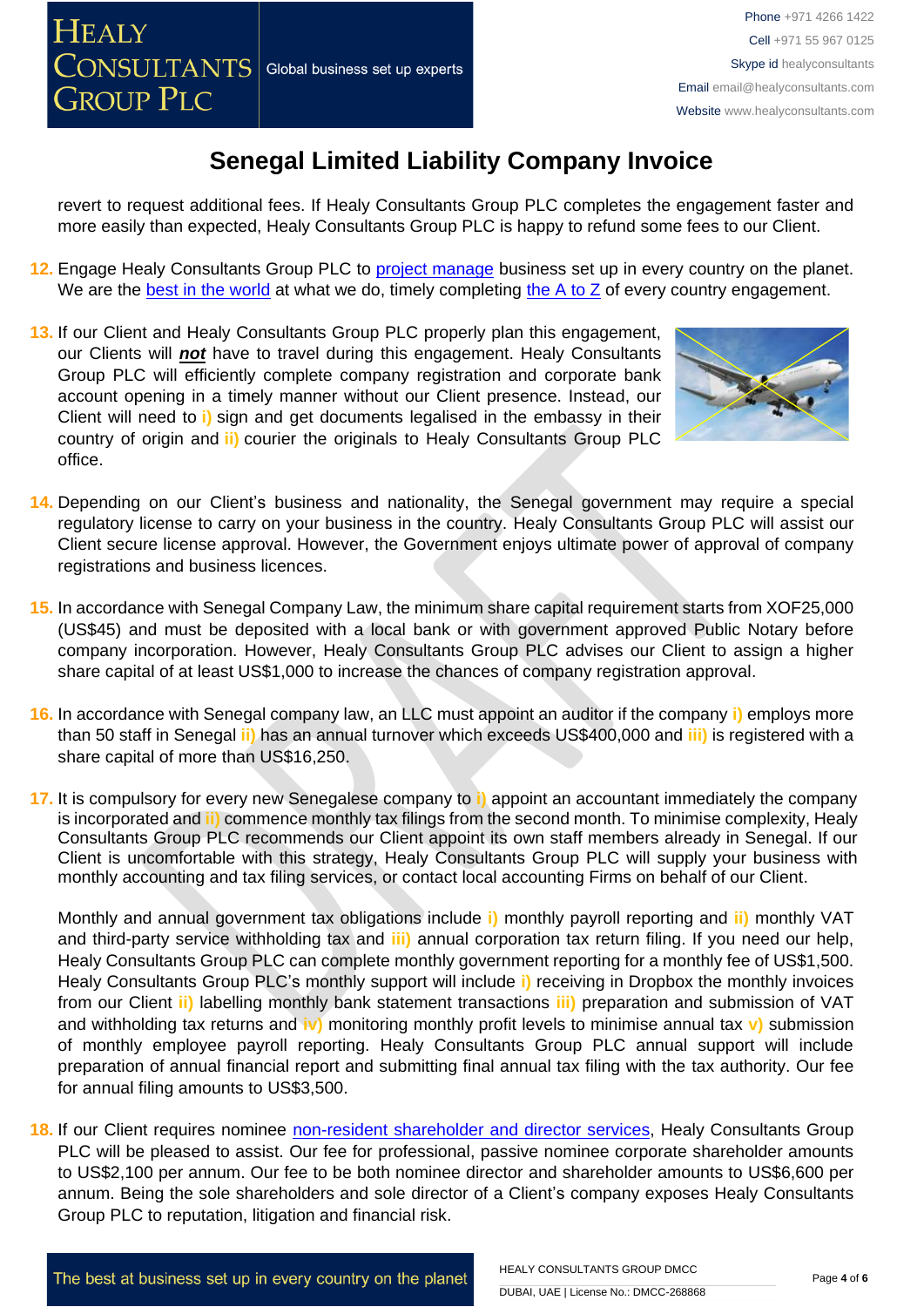- **19.** If required, Healy Consultants Group PLC will be pleased to assist your firm to secure employee visa approvals. Our fee is US\$4,950 for the first employee, US\$3,950 for the second employee, US\$2,950 per employee thereafter. Our employee visa fees includes preparation of a quality visa application and submitting to the correct government immigration officers. The government enjoys ultimate power of approval over visa applications. Consequently, guaranteed success is outside of Healy Consultants Group PLC's control. What is inside our control is the preparation and submission of a high quality immigration visa application that maximises the likelihood of visa approval.
- **20.** During the engagement, shareholders and directors' documents may need to be translated into French before the government and bank approves company registration and corporate bank account opening respectively. Consequently, our Client should budget for possible additional translation and embassy attestation fees. Either our Client or Healy Consultants Group PLC can complete this administrative task.

As always, Healy Consultants Group PLC will negotiate with all third parties to eliminate or reduce additional engagement costs. For transparency purposes, all third-party fee payments will be supported by original receipts and invoices. Examples of possible third-party payments include **i)** embassy fees **ii)** notary public costs and **iii)** official translator fees.

- **21.** It is important our Clients are aware of their personal and corporate tax obligations in their country of residence and domicile. Let us know if you need Healy Consultants Group PLC help to clarify your local and international annual tax reporting obligations.
- **22.** As stipulated on our [business website](http://www.healyconsultants.com/) and in section 3 of our engagement letter, Healy Consultants Group PLC will only commence the engagement following **i)** settlement of our fees and **ii)** completion and signing of our legal engagement letter.
- **23.** Some of our Clients require an [immediate Senegal](http://www.healyconsultants.com/turnkey-solutions/) solution. With this strategy, within a day Healy Consultants Group PLC can supply our Client **i)** an existing dormant Senegal company number; **ii)** an already approved Senegal corporate bank account number and **iii)** a business address. Turnkey solutions are attractive to those entrepreneurs who wish to immediately close a country deal, sign a contract or invoice a customer.
- **24.** Healy Consultants Group PLC will only incorporate your company after 75% of [due diligence](http://www.healyconsultants.com/due-diligence/)  [documentation](http://www.healyconsultants.com/due-diligence/) is received by email. Healy Consultants Group PLC will only open a corporate bank account after 100% of the Client's original due diligence documentation is received by courier.
- 25. During the annual renewal engagement with our Client, our in-house Legal and Compliance Department [\(click link\)](http://www.healyconsultants.com/about-us/key-personnel/cai-xin-profile/) reviews the quality and completeness of our Client file. Consequently, Healy Consultants Group PLC may revert to our Client to ask for more up to date [due diligence documentation.](http://www.healyconsultants.com/due-diligence/)
- **26.** Some of our Clients request Healy Consultants Group PLC to provide temporary shared [office space](http://www.healyconsultants.com/virtual-office/) for 6 months until their preferred business premises is found. If your Firm requires this service, our one-time fee is US\$950. Monthly rental thereafter is paid directly to the landlord, independently of Healy Consultants Group PLC.
- **27.** To assist our Clients to minimise foreign exchange costs, we offer payment in SG\$, Euro, Pounds or US\$. Kindly let me know in which currency your Firm prefers to settle our fees and I will send an updated invoice, thank you.